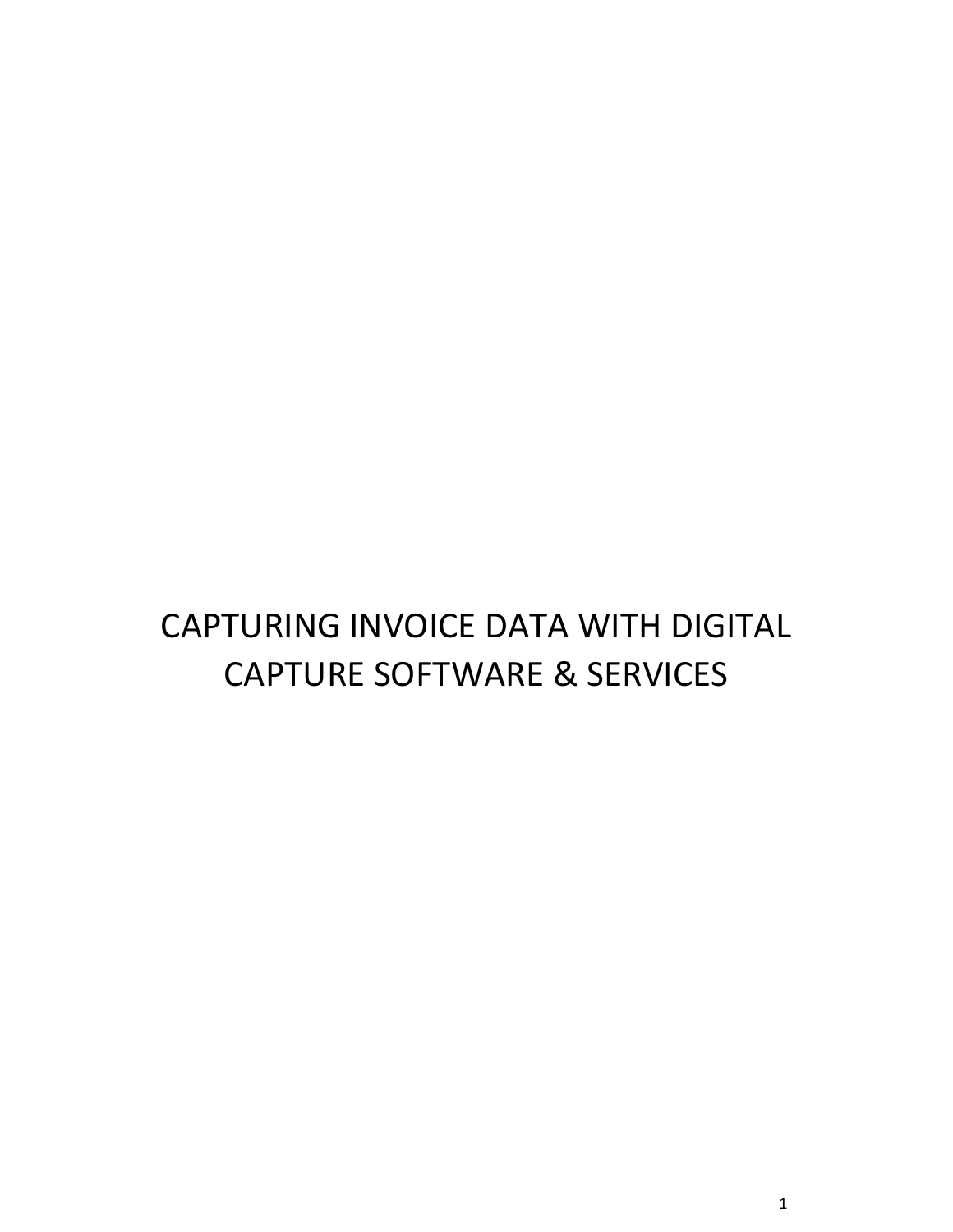## HOW DOES IT WORK

Our invoice capturing clients use our software and services to handle: Incoming invoices, outgoing invoices, Converting PDF to Peppol, Extracting line-items, etc.

Invoices are sent to our solution using email, SFTP or Rest API.

Then we extract the information that we have agreed upon to support the requirements our clients have.

Then we do manual checks (verification) on the data. This is done by our partner Pro Account Lanka Ltd in Colombo (Sri Lanka). A business owned by our Norwegian co-owners.

Then all data is exported to your system of choice by email, SFTP, web-service, etc. Using the format that you desire. We are really good at integrations – and can deliver almost all formats. Try us out.

Can I verify myself: Yes. If you would like to verify your own invoices you can do that. You will get your own users with access to your invoices only.



## HOW MUCH TIME CAN I SAVE?

The time saved on the actual punching of data is obviously very high, but you should also consider the time you are freeing up on human errors in your accounting system/process. We see that we deliver close to 100% accurate data, and these data will give you effective processes when receiving them from us.

These data are very valuable – and a good idea could be to use these alongside an AI based accounting software. We have experience with this ourselves – and even though AI and Machine Learning cannot